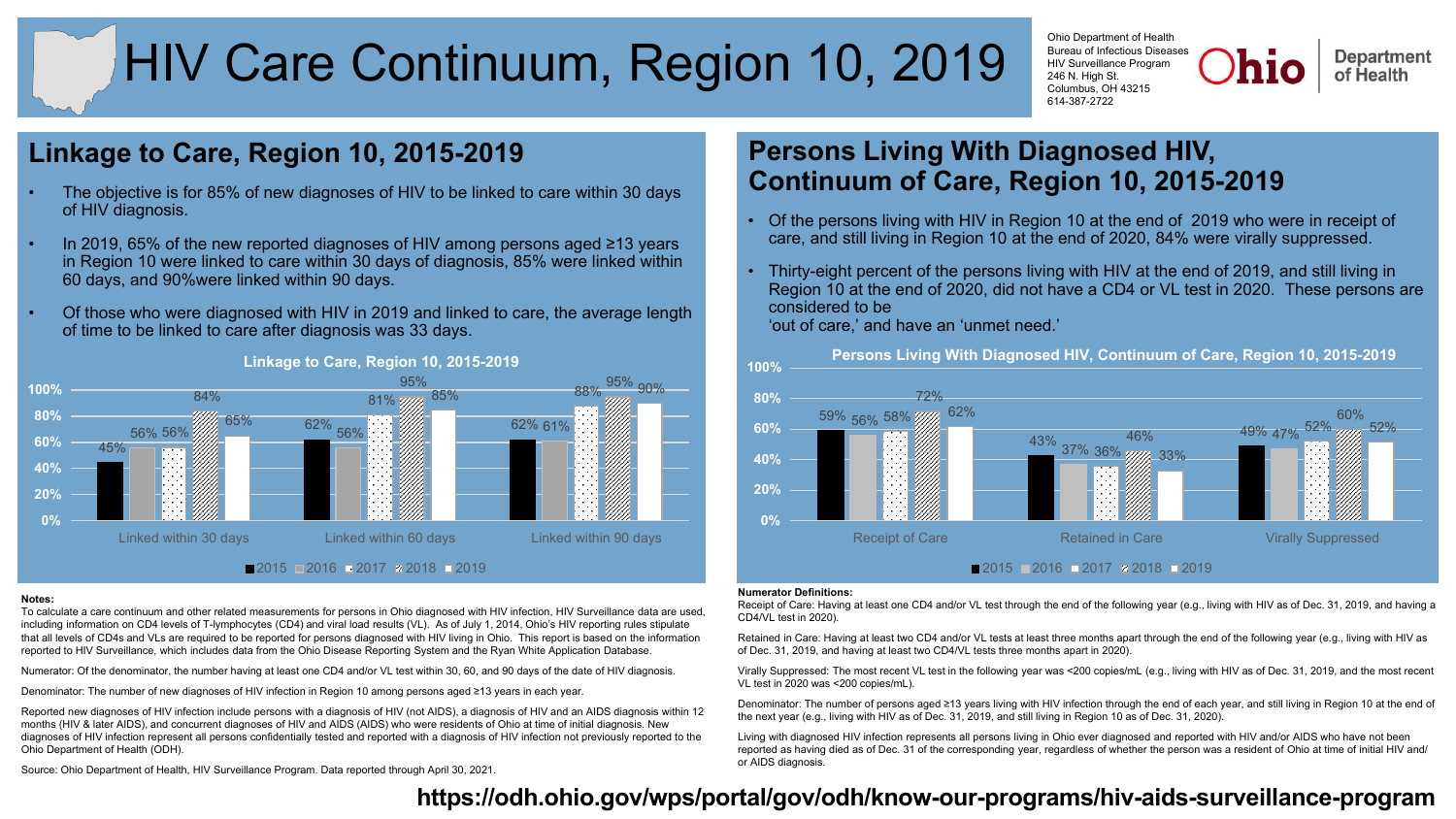|                                   | <b>Linkage to Care</b>   |                          |                          |                          |                          |                          |                          |  |  |  |
|-----------------------------------|--------------------------|--------------------------|--------------------------|--------------------------|--------------------------|--------------------------|--------------------------|--|--|--|
|                                   | 2019                     |                          |                          |                          |                          |                          |                          |  |  |  |
| Sex at birth                      | <b>Numerator</b>         |                          |                          |                          |                          |                          |                          |  |  |  |
|                                   | Linked w/in 30 days      |                          | Linked w/in 60 days      |                          | Linked w/in 90 days      |                          | <b>Total</b>             |  |  |  |
|                                   | No.                      | $\frac{0}{0}$            | No.                      | $\frac{9}{6}$            | No.                      | $\frac{0}{6}$            |                          |  |  |  |
| Male                              | 12                       | 75%                      | 14                       | 88%                      | 14                       | 88%                      | 16                       |  |  |  |
| Female                            | 1                        | 25%                      | 3                        | 75%                      | 4                        | 100%                     | $\overline{4}$           |  |  |  |
| Age                               |                          |                          |                          |                          |                          |                          |                          |  |  |  |
| $13 - 14$                         | $\overline{\phantom{0}}$ | $\overline{\phantom{0}}$ | $\overline{\phantom{0}}$ | ═                        |                          | $\overline{\phantom{0}}$ | $\qquad \qquad -$        |  |  |  |
| $15-19$                           |                          | $\overline{\phantom{0}}$ |                          |                          |                          |                          | $\overline{\phantom{m}}$ |  |  |  |
| $20 - 24$                         | 3                        | 60%                      | 3                        | 60%                      | $\overline{4}$           | 80%                      | 5                        |  |  |  |
| $25 - 29$                         | $\overline{2}$           | 100%                     | $\overline{2}$           | 100%                     | $\overline{2}$           | 100%                     | $\overline{2}$           |  |  |  |
| $30 - 34$                         | $\mathbf{1}$             | 50%                      | $\overline{2}$           | 100%                     | $\overline{2}$           | 100%                     | $\overline{2}$           |  |  |  |
| $35 - 39$                         | 3                        | 75%                      | 4                        | 100%                     | $\overline{\mathbf{4}}$  | 100%                     | $\overline{4}$           |  |  |  |
| 40-44                             | $\overline{\phantom{0}}$ | $\overline{\phantom{0}}$ | 1                        | 100%                     | $\mathbf{1}$             | 100%                     | $\mathbf 1$              |  |  |  |
| 45-49                             |                          | $\overline{\phantom{0}}$ | -                        |                          |                          |                          | $\overline{\phantom{m}}$ |  |  |  |
| 50-54                             | $\overline{2}$           | 67%                      | 3                        | 100%                     | $\mathbf{3}$             | 100%                     | $\mathbf{3}$             |  |  |  |
| $55 - 64$                         | $\overline{2}$           | 67%                      | $\overline{2}$           | 67%                      | $\overline{2}$           | 67%                      | $\overline{3}$           |  |  |  |
| $65+$                             | -                        | $\qquad \qquad -$        | $\overline{\phantom{0}}$ | $\overline{\phantom{0}}$ | $\overline{\phantom{m}}$ | $\overline{\phantom{0}}$ | $\overline{\phantom{0}}$ |  |  |  |
| <b>Race/Ethnicity</b>             |                          |                          |                          |                          |                          |                          |                          |  |  |  |
| American Indian/Alaska Native     | —                        | $\overline{\phantom{m}}$ | -                        | -                        | $\qquad \qquad -$        | -                        | $-$                      |  |  |  |
| Asian/Pacific Islander            | $\overline{\phantom{0}}$ | $\overline{\phantom{0}}$ | $\qquad \qquad -$        | $\overline{\phantom{0}}$ | $\qquad \qquad -$        | $\overline{\phantom{0}}$ | $-$                      |  |  |  |
| Black/African-American            | $\overline{2}$           | 50%                      | 3                        | 75%                      | 4                        | 100%                     | $\overline{4}$           |  |  |  |
| Hispanic/Latino                   | $\overline{\phantom{0}}$ | $\overline{\phantom{0}}$ | $\overline{\phantom{0}}$ | $\equiv$                 | $\overline{\phantom{0}}$ |                          | $\overline{\phantom{m}}$ |  |  |  |
| White                             | 11                       | 69%                      | 14                       | 88%                      | 14                       | 88%                      | 16                       |  |  |  |
| Multi-race                        | $\overline{\phantom{0}}$ | $\equiv$                 | $\overline{\phantom{0}}$ | $\overline{\phantom{0}}$ | $\overline{\phantom{0}}$ | $\equiv$                 | $-$                      |  |  |  |
| <b>Transmission Category</b>      |                          |                          |                          |                          |                          |                          |                          |  |  |  |
| Male-to-male sexual contact       | 4                        | 57%                      | 5                        | 71%                      | 5                        | 71%                      | $\overline{7}$           |  |  |  |
| Male IDU                          | 1                        | 100%                     | $\mathbf{1}$             | 100%                     | $\mathbf{1}$             | 100%                     | $\mathbf{1}$             |  |  |  |
| Male-to-male sexual contact & IDU | 4                        | 80%                      | 5                        | 100%                     | 5                        | 100%                     | $\overline{5}$           |  |  |  |
| Male heterosexual contact         | 1                        | 100%                     | $\mathbf{1}$             | 100%                     | $\mathbf{1}$             | 100%                     | $\mathbf{1}$             |  |  |  |
| Male other/unknown                | $\overline{2}$           | 100%                     | $\overline{2}$           | 100%                     | $\overline{2}$           | 100%                     | $\overline{2}$           |  |  |  |
| <b>Female IDU</b>                 | $\overline{\phantom{0}}$ | $\qquad \qquad -$        | -                        | $\qquad \qquad -$        |                          |                          | $\overline{\phantom{a}}$ |  |  |  |
| Female heterosexual contact       | 1                        | 25%                      | 3                        | 75%                      | $\overline{\mathbf{4}}$  | 100%                     | $\overline{\mathbf{4}}$  |  |  |  |
| Female other/unknown              |                          |                          |                          |                          |                          |                          |                          |  |  |  |
| <b>Total</b>                      | 13                       | 65%                      | 17                       | 85%                      | 18                       | 90%                      | 20                       |  |  |  |

### **Notes:**

Numerator: Of the denominator, the number having at least one CD4 and/or VL test within 30, 60, and 90 days of the date of HIV diagnosis.

Denominator: The number of new diagnoses of HIV infection in Region 10 among persons aged ≥13 years in each year.

Reported new diagnoses of HIV infection include persons with a diagnosis of HIV (not AIDS), a diagnosis of HIV and an AIDS diagnosis within 12 months (HIV & later AIDS), and concurrent diagnoses of HIV and AIDS (AIDS) who were residents of Ohio at time of initial diagnosis.

Male and female refer to sex assigned at birth.

Hispanics/Latinos may be of any race. In this report, persons with a race of American Indian/Alaska Native, Asian/Pacific Islander, Black/African-American, white, or multi-race are not Hispanic. Asian/Pacific Islander includes Native Hawaiians.

Transmission categories are mutually exclusive, hierarchical categories defined by the CDC and system-calculated using sex at birth and risk factor history to determine mode of transmission. A person with multiple risks is only represented in the highest category based on the CDC hierarchical algorithm. Thus, transgender women are included in the male-to-male sexual contact transmission category if assigned male at birth and risk factor history indicates sex with males. Please note this is for the categorization of HIV transmission categories only and not to describe sexual orientation.

Region 10: Allen, Auglaize, Champaign, Hancock, Hardin, Logan, Mercer, Paulding, Putnam, Shelby, Van Wert Counties.

Dash (–) indicates no cases were reported for the given category. Small numbers should be interpreted with caution.

Source: Ohio Department of Health, HIV Surveillance Program. Data reported through April 30, 2021.